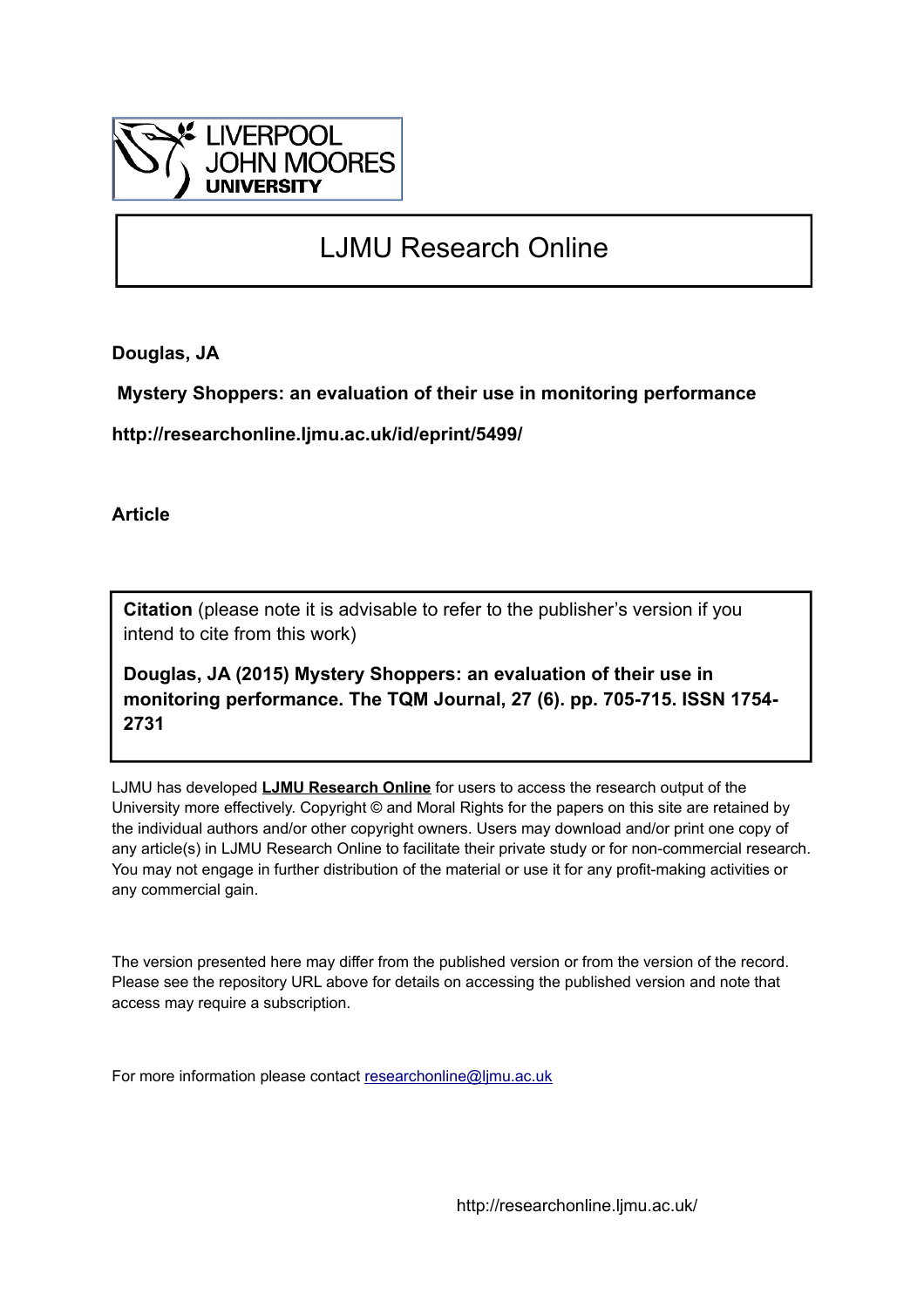# **Mystery Shoppers: An Evaluation of their use in monitoring service performance**

Jacqueline Douglas

*Senior Lecturer in Quality Management, Liverpool Business School, UK* [J.A.Douglas@LJMU.AC.UK](mailto:J.A.Douglas@LJMU.AC.UK)

#### **ABSTRACT**

**Purpose** – The purpose of this paper is to examine what mystery shopping is, why it is used and how mystery customers are trained and how the information collected is fed back to the client organisation. **Design/methodology/approach –** The approach was to use an on-line survey of mystery shoppers compares the reality of the situation with the best practice identified from the literature.

**Findings –** The main outcome was that results identify good and bad practices in all areas of the process and guidelines for the recruitment, training and monitoring of mystery shoppers are proposed including in-depth training in all aspects of the job.

**Practical implications -** Mystery Shoppers are used worldwide by services to evaluate the performance of their front-line people and processes but are their evaluations valid and reliable? This research identifies good and bad practice which should help managers to design their training for mystery shoppers.

**Originality / value-** The paper addresses a gap in the literature on the perceptions of mystery shoppers. **Keywords:** Service quality, Mystery customers, validity and reliability.

**Paper type** Research

## **1.0 Introduction**

Service managers have traditionally used service standards to manage the service delivery process. First they set the standard and then they measure performance against that standard, taking action when standards have not been met. The main difficulties with monitoring performance are associated with the heterogeneous nature of services, their perishability, their blend of tangible and intangible elements and the fact that consumption takes place simultaneously with production (Fitzsimmons, 2012). It is this simultaneity of production and consumption in particular that has added to the complexity of monitoring what is now commonly referred to as the Moment Of Truth. This means that the customer is present and therefore part of the delivery process and able to interact to varying degrees with the service provider. One method for monitoring this Moment Of Truth and the processes and standards that support it that has increased in popularity in recent years is the use of Mystery Shoppers or Mystery Customers as they are sometimes called. This study focuses on what the experience of mystery shopping is like for the mystery shopper. It examines recruitment and training, the evaluation visit, data collection, reporting methods and feedback, as well as the reliability and validity of this particular method of obtaining customer intelligence in order to determine its effectiveness. These aims will be achieved by examining the literature on mystery shopping and by reporting the results and analysis of a survey of mystery shoppers undertaken to gather their views on what they do and how they do it.

# **2.0 Mystery Shopping**

#### **2.1 What is Mystery Shopping**

Wilson (1998a) defines mystery shoppers as researchers who "act as customers or potential customers to monitor the quality of processes and procedures used in the delivery of a service (p.414). Xu and He (2014) found that this method has been in use since the 1940s. The emphasis is on the service experience as it unfolds, looking at which activities and procedures which do or do not happen rather than gathering opinions" (p. 415). The aim is to obtain facts rather than perceptions. In their research into mystery shopper protocol, Peterman and Young (2015) observed that mystery shoppers documented their experiences in order to provide a unique perspective on the situation.

Mystery shopping is an example of concealed participant observation in a public setting (Calvert, 2005). It uses a structured approach of checklists and codes to gather and measure specific information about service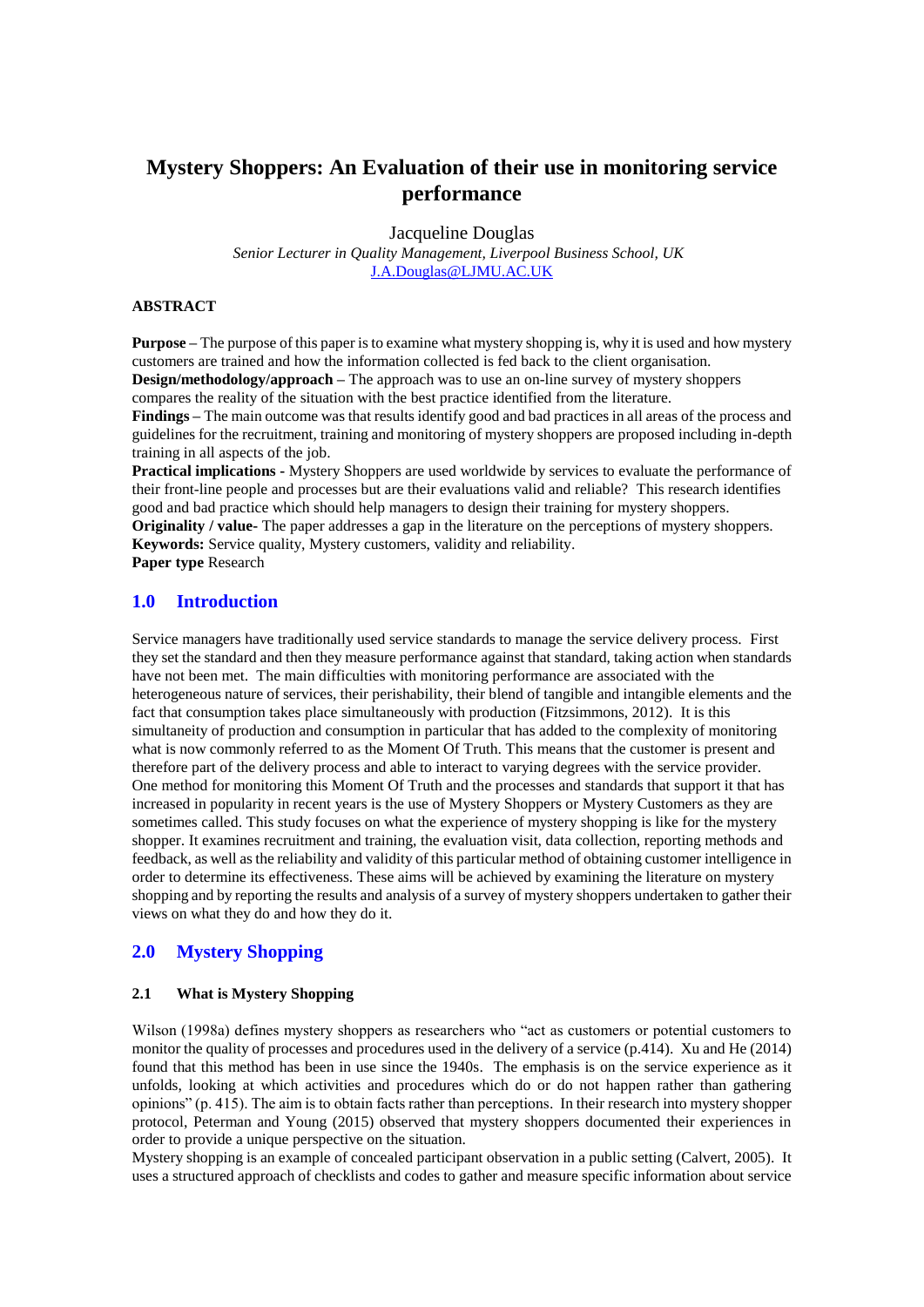performance in everyday encounters (Grove and Fisk, 1992). Mystery shopping data are not used to evaluate individual performance and so findings are always reported on an anonymous basis (Kehagias *et al.*2011). Mystery shopping involves a mystery shopper making exact checks against specified criteria (usually standards of service) whilst being provided with a service, whereas, retrospective customer research relies on what the customer can recall, making it more subjective and less reliable and accurate. It could be argued that real customers surveyed at a later date cannot recall their experiences exactly and will therefore, offer only subjective perceptions of them (Finn and Kayande, 1999). Mystery shopping may take a number of forms such as branch visits, telephone calls and email checks in order to measure compliance with processes, systems and standards of service.

#### **2.2 Why use mystery shopping**

Mystery shopping is seen as an efficient and effective instrument to gain in-depth knowledge of the customer's perception of service delivery (Finn, 2001). If an organisation is communicating the expectations of management and customers through standards of service then there is a need to measure performance against these standards so that an organisation can ensure that it is delivering what it promises and maintaining its competitive position. This is particularly true when dealing with the performance of sales staff whose job it is to sell products and services to customers (Ramesh, 2010). Mystery shopping is a technique that can do this as it aims to collect facts rather than perceptions. These facts can relate to almost any aspect of the service transaction covering topics such as number of rings before the telephone was answered, length of time in a queue, number of checkouts open and the form of greeting used. They can include more complex encounters such as a loan application or a request to open a bank account where the procedures adopted can be assessed in terms of service quality and financial compliance (Wilson, 1998b). It is the quality of the collected data that differentiates this technique from other means of evaluation.

The extant literature on mystery shopping has identified a number of other advantages associated with the technique. Mystery shopping results can be used as a diagnostic tool to identify failings or weaknesses in procedures and processes, to encourage, develop and motivate staff and to assess an organisation's competitiveness by benchmarking them against others in the same sector (Wilson, 1998b). Erstad (1998, p.34) linked mystery shopping techniques to "building a team spirit, evaluating/identifying training needs, providing feedback, and linking performance to incentives and rewards." It can bring immediate service improvements with continuous improvement possibilities (Cabinet Office, 2004). It can also be used to measure the effectiveness of training programmes (Morrison *et al*., 1997) and checking whether all customers are treated equally (Morrall, 1994, Tepper, 1994). Thus, what Berry *et al.*, (1988) describe as the service-quality loop of service standards, employee performance, training and rewards can all be linked by using mystery shopper evaluations in a positive way.

However, there are some disadvantages to using mystery shoppers, such as employees may view the evaluation process as threatening in that they may perceive it as the management "spying" upon them, with a view to instigating disciplinary action for any mistakes they make, rather than as a trigger to improve staff training (Erstad, 1998). It reviews processes not their outcomes (Wilson, 1998a) and this can be problematic for many services, for example, the service was excellent but the meal was inedible. However, some organisations have now started to examine outcomes, particularly where there is a tangible element involved. For example fast food chains are now evaluating the meal – the outcome of the service. If used as an ongoing or regular method of evaluation it will result in a constant need for mystery shoppers. This will inevitably utilise staff time, impact on training and also on finances particularly where an external agency is used. Furthermore, staff can become complacent about the level of service they provide after the novelty of being mystery shopped wears off (Wilson, 1998a). Memory demands placed on assessors could affect the accuracy of the information obtained (Morrison et al., 1997). As is the case with all sampling techniques it offers a snapshot of the service process, which may not be representative (Cabinet Office, 2004). It has been suggested that mystery shopping violates the principle of informed consent, as staff are not aware at any stage that they are being observed and their behaviours monitored. According to good research practice subjects should be protected through the practice of informed consent (Silverman, 2000). Subjects have the right to know they are being observed. Another potential problem is staff attempting to play "spot the mystery shopper". However, this can be alleviated to a certain extent by making the assignment brief as credible as possible and by not using the same shoppers every time. These issues can affect the reliability of mystery shopping as a technique to measure customer service. It is the reliability and validity issues that are examined in the next section.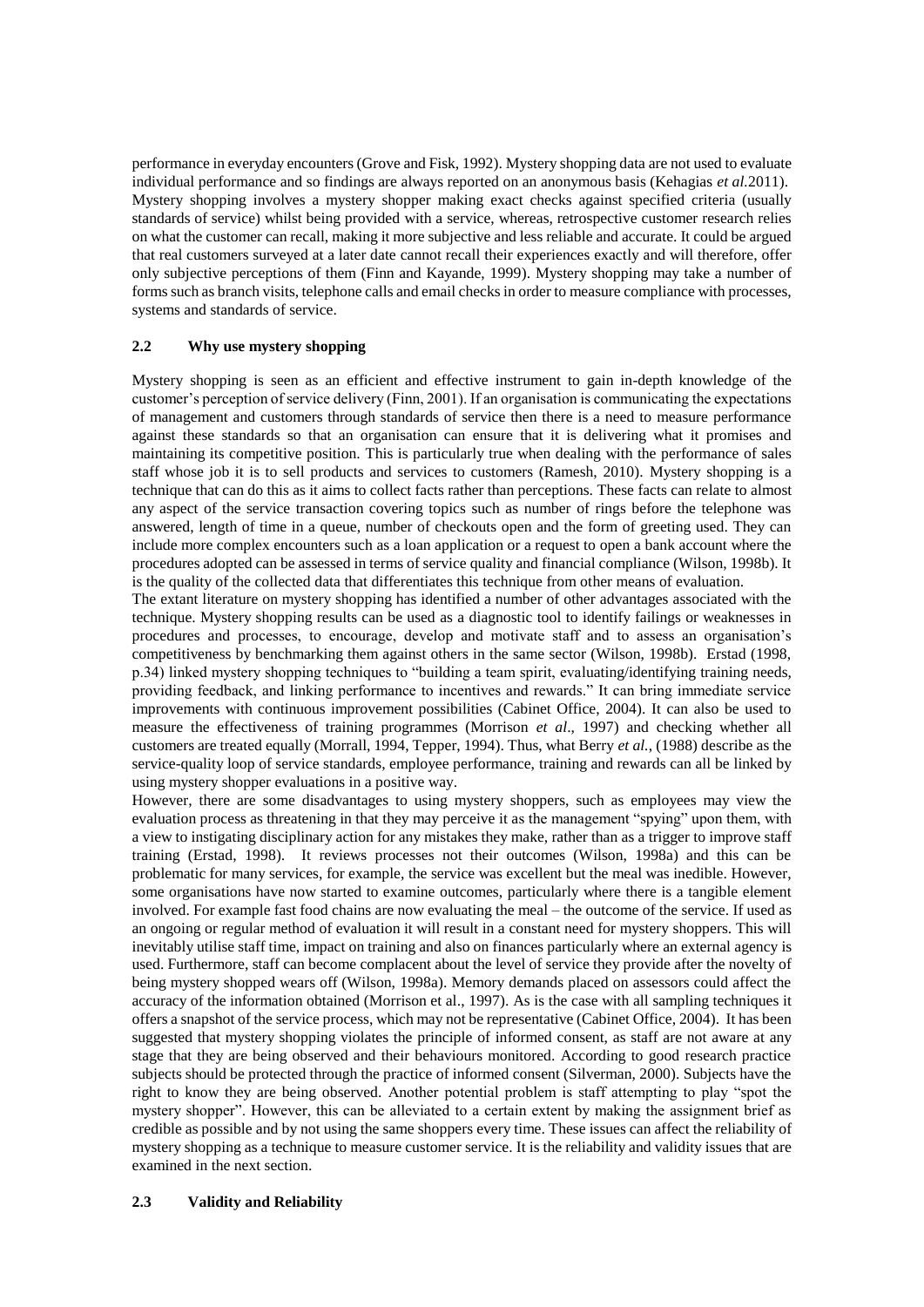Mystery shopping is a form of participant observation, albeit that the observation is carried out secretly (Calvert, 2005). Jesson (2004) with particular reference to pharmacy practice questioned whether mystery shopping techniques were methodologically sound ways of collecting data on performance. Specifically, the method and sample sizes have been criticised from reliability and validity aspects. In order for the data to be valid and reliable Hesselink and Van der Wiele (2003) argued that the mystery shopping study had to be well-designed with particular attention on the process itself, the data gathering process, the person doing the study (the mystery shopper) and the reporting process. Finn and Kayende (1999) examined the psychometric quality of mystery shopping data and concluded that the data collected held up to reliability and validity tests particularly when compared to data collected from customer surveys. With regards to the generalisability of the data Collins and Turner (2005) argued that although sample sizes were small, each observation was valid in its own right since it was a "snap-shot" of the service experience at one moment in time and as such was not trying to represent the "population" of all such experiences.

A mystery shopper will visit an establishment, note whether standards are being met and then complete an evaluation feedback form later and in private. This procedure relies on the assessors' memory, and two problems can arise from memory failures on their part. Firstly, an assessor may forget to check attainment of one or more standards on the list, i.e. not complete the assignment brief fully, and secondly, the assessor may record information incorrectly. Factors associated with encoding, storage and retrieval of information are likely to influence the accuracy of the results reported by mystery shoppers. Apart from problems related to memory other psychological processes can exert an influence. The time of day at which the assessor visits the premises may affect the encoding accuracy due to fatigue which can affect perceptions, especially when a large number of observations are required (Guerrien *et al.* 1993).

A mystery shopper feedback evaluation reports the perceptions of an individual rather than a representative interaction and is influenced by the behaviour and appearance of both participants. The effects of individual differences between assessors can be reflected in assessments. For example, in Department Stores men tend to get priority over women (Morrison *et al.*, 1997). Also, the style of dress chosen and gender interaction can further influence service priority (Stead & Zinkhan, 1986). Women are also more likely to provide more accurate mystery shopper reports than men and the age of the assessor can affect mystery shopper reports with young adults being the most reliable (Morrison, *et al.*, 1997).

#### **2.4 Recruitment and Training**

Recruitment of the right assessor is vital as they need to be typical of the organizations' customer base or they will be easily identified as a mystery shopper. This makes selection more difficult the more complex the situation to be evaluated (Wilson, 1998b). The nature of mystery shopping requires shoppers who are 'objective, smart and able to think on their feet' (Leeds, 1992 p 25). Wilson (1998b p.155) argues that for most scenarios the adopted persona of a mystery shopper should be "neutral rather than aggressive" and recruits should be selected on the basis of having such a personality. Further research indicates mystery shoppers should be independent, critical, objective and anonymous (Hessleink & Van der Wiele 2005). Therefore the recruitment process for mystery shoppers should be robust. Intensive training should also be given so that they have a thorough understanding of their assignments (Leeds, 1992). The type of training received can also impact the reliability of the results (Wilson, 1998a). Training in data collection skills is important and shoppers should receive memory testing and training because sometimes the information collected has to be memorised until the service encounter is complete such as an interview with a bank manager concerning the opening of an account (Wilson, 1998a).

#### **2.5 Feedback**

Whatever the findings of mystery shopper exercises, employees need to be given feedback on the results in a positive manner (Burnside, 1994). Management must be informed of what value has been obtained from mystery shopping programmes (Morrell, 1994) and any changes necessary to improve customer service. Results in some organizations can be linked to bonuses, awards and prizes (Dorman, 1994). However the mystery shoppers should also receive feedback on their performance and the quality of their reports from their employing organisation

To summarise, mystery shopping has been defined as an objective method of monitoring the service as it unfolds. It is a documented, systematic process that has strengths and weaknesses associated with it.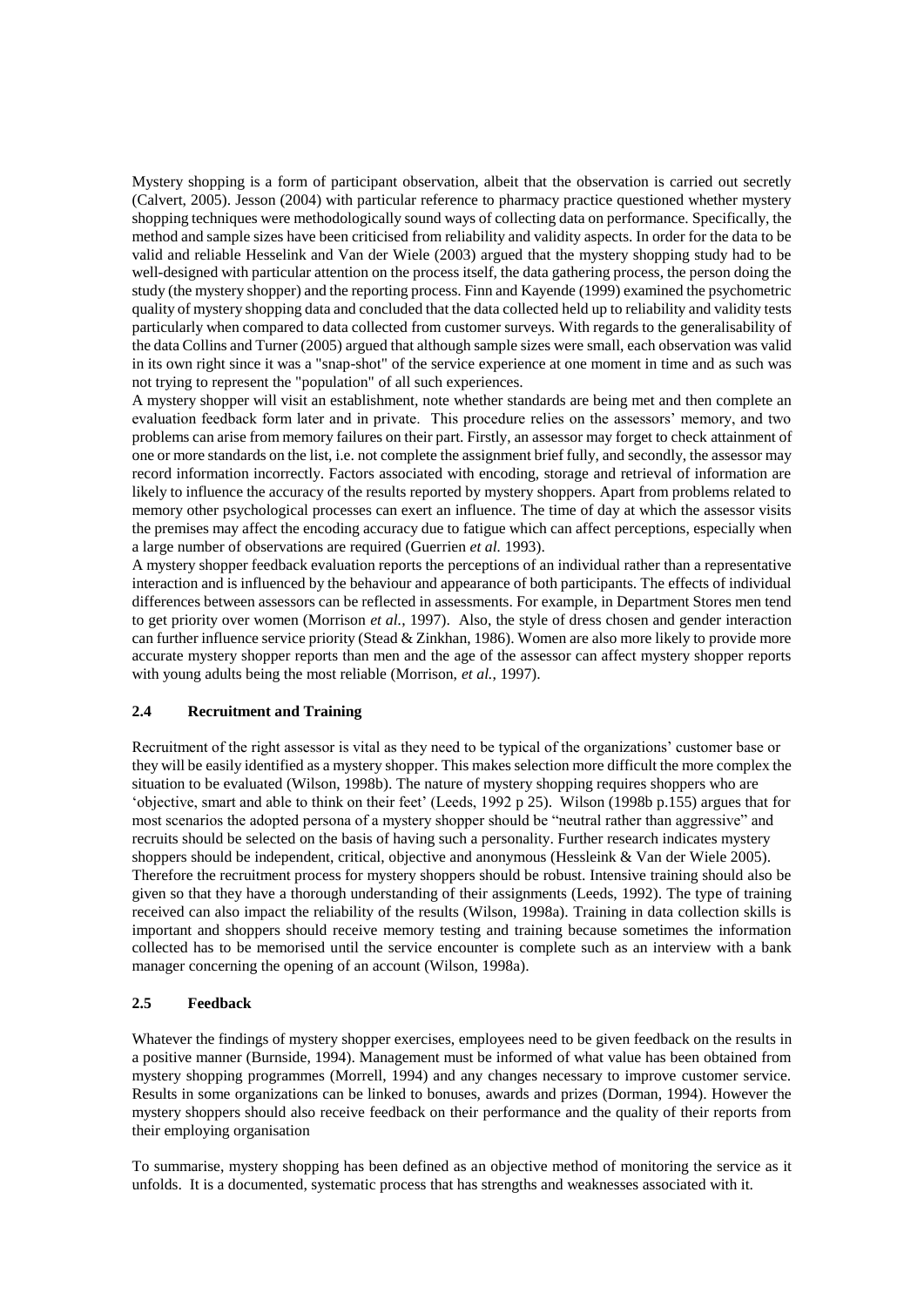#### **2.6 Research method, data and analysis**

A questionnaire was developed based on the issues arising from the literature and previous studies on mystery shopping. The questionnaire contained a mix of quantitative and qualitative questions. Question types included self-selection tick box, ranking and 5 point Likert scales asking participants the extent to which they agreed or disagreed with a series of statements as well as a series of open questions that required more lengthy answers and explanations. The instrument was pre-tested and based on comments received some minor amendments were made to the questionnaire. Where appropriate, responses were analysed using SPSS v 20. Participants were recruited via advertising the questionnaire as a web link on UK mystery shopping message boards on the Internet. A sample of 85 mystery shoppers participated in the study consisting of 22 males and 63 females. The participants were from all regions of the UK and from a range of social backgrounds. The "professional" category included nurses, teachers, actors, accountants and managers. The "other" category consisted of mothers and housewives with caring responsibilities, child minders, carers and retired people. The respondents' ages ranged from 21 to over 60.The mode age range was 31-40 and comprised 43.5% of the sample. The mean age was 35. There were no participants less than 21 years old in the sample studied. The length of mystery shopping experience varied. The mean length of experience was 2-3 years, with 12.9 % of sample having over 5 years experience. The most experienced respondents had at least 10 years experience.

#### **2.7 Key Findings**

#### *2.7.1 Approach to Mystery Shopping*

A qualitative analysis of the responses indicated that mystery shoppers tend to integrate their evaluation visits into their daily lives and make it part of their shopping experience. A typical day involved completion of between 1 and 10 assessments and involved meticulous planning to ensure that they understood the requirements of the scenarios. After the mystery shop was conducted notes were taken, usually in their car, and the report was submitted immediately if no further assignments were to be conducted. Other duties involved, checking emails, submitting reports, preparing for visits and answering any queries raised on assignment reports previously submitted. The preparation for visits was anything from 30 minutes to 2 hours if it involved reading briefs and making up false details.

#### *2.7.2 Deception and Guilt*

Analysis indicated that mystery shoppers did not view adopting the role of a customer as deception since staff employed by companies would normally have been made aware that mystery shoppers would assess them and this would form part of their contract of employment. They felt it was vital to capture a true account of the customer experience and staff performance and this could only be done covertly. If it were not covert then staff would behave differently. They felt they were acting on behalf of consumers generally. They argued that if staff became complacent in their work and that was not reported to Corporate Head Office then the company image would suffer. Mystery shopping was perceived as a realistic way to gain information on how a company operated.

They felt uncomfortable in giving negative feedback especially if a staff member was being helpful but not following company policy. However, overall mystery shoppers felt that theirs' was an objective method of capturing information and was the only way to get a true reflection of customer service levels.

With regards to being challenged, 89.4% of respondents reported not being challenged by staff when conducting visits. Analysis indicated sex and age of the mystery shopper was not a significant factor for those who did report being challenged.

## *2.7.3 Qualities of a good mystery shopper*

Respondents were asked to rank the eight qualities needed to be a good mystery customer. Table 1 below indicates their rankings.

| <b>Ouality</b>                 | <b>Ranking</b> |
|--------------------------------|----------------|
| Ability to follow briefs       |                |
| Ability to think on one's feet |                |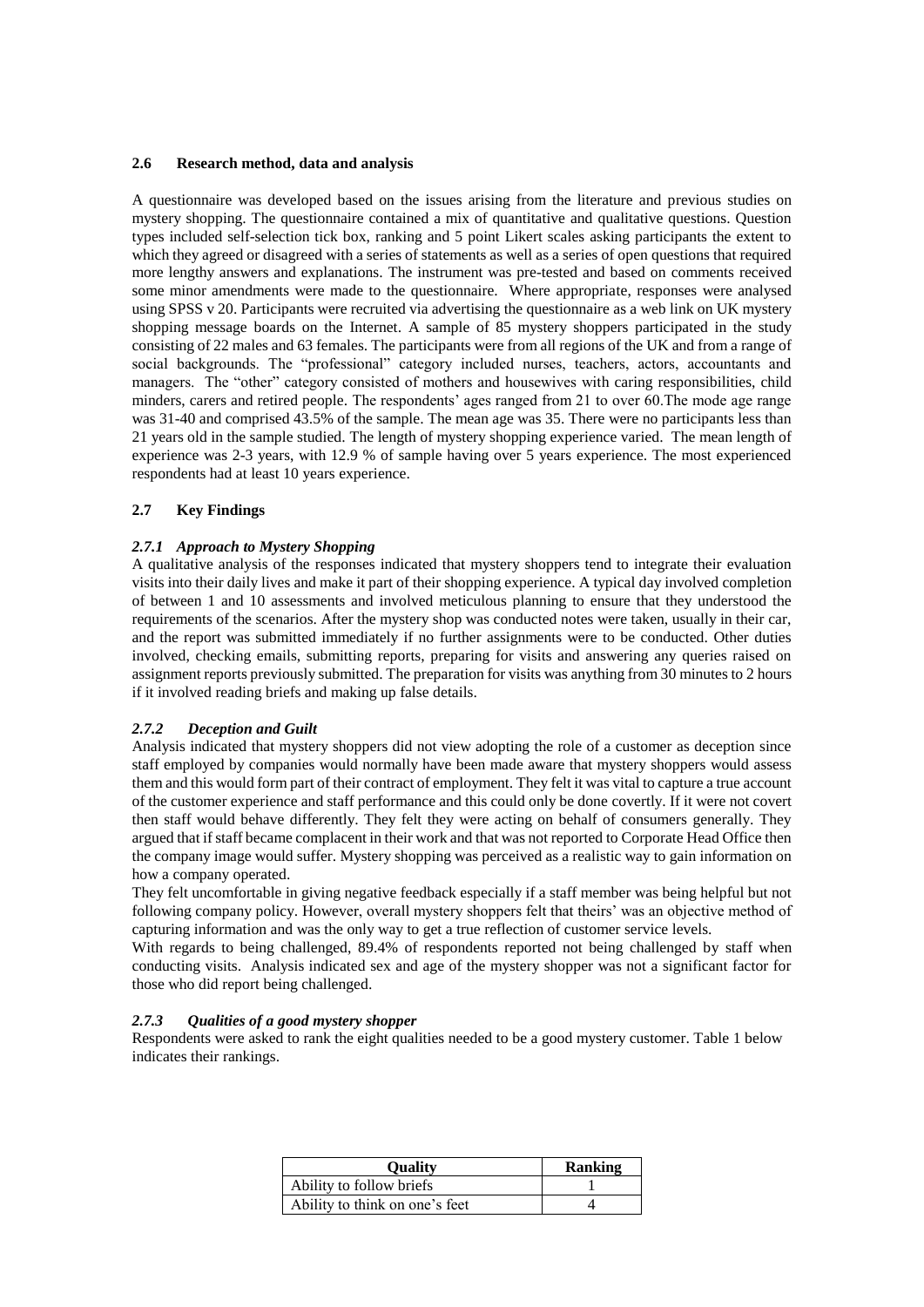| Critical          |  |
|-------------------|--|
| Anonymous         |  |
| Independent       |  |
| Objective         |  |
| <b>Smart</b>      |  |
| Work to deadlines |  |

Table 1 Qualities of a good mystery shopper

Analysis indicated that there was a significant difference regarding the qualities required to be a good mystery shopper depending on the experience of the respondent. Those with over 3 years experience identified "Able to think on your feet" as a key quality. Sex and age did not appear to have a significant effect on qualities reported.

#### *2.7.4 Reporting methods are their perceived effectiveness*

Table 2 below shows which methods respondents used to report the results of their evaluations and their views on the effectiveness of those methods.

| <b>Reporting Method</b> | Used | Not used | <b>Most Effective</b> | Least effective* |
|-------------------------|------|----------|-----------------------|------------------|
| Web / Internet          | 84   |          | 60.5%                 | 4.9%             |
| Telephone               | 69   |          | 2.5%                  | 22.2%            |
| Paper                   |      |          | 2.5%                  | 27.2%            |
| Video                   |      |          | 34.5%                 | 43.2%            |

Table 2 Mystery Shopper Reporting Methods

\* 2.5% of respondents did not answer this question.

The above table clearly shows the popularity of the Internet for giving fast feedback on a mystery visit and it was considered to be the most effective method. Video mystery shopping is clearly still in its infancy. However of the 9 (10.5%) respondents who had used video as a reporting method 8 (88.8%) rated it as the most effective method. Analysis indicated that where a particular method was used it was rated highly as an effective reporting method. Analysis indicated that the age and sex of the assessor had no influence on the reporting method used. However, the same analysis indicated an association between the length of mystery shopping experience and the reporting method used. Those respondents with under 3 years mystery shopping experience reported a higher usage of paper based reporting methods compared to those with over 3 years experience.

# *2.7.5 Post evaluation issues*

With regards to giving negative feedback on a mystery shop, 27.1% of respondents reported that they felt guilty whilst 72.9% said they did not. Regarding uncertainty of what to include in reports, over half of respondents (51.8%) admitted feeling unsure at times what to include. A majority (59.2%) of respondents relied on checklists to recall the information required for completing the report. When it came to reporting the visit 48.1% of respondents found the deadlines they had been given difficult to meet. However, the vast majority of mystery shoppers in this sample (82.7%) believed that their report was a true reflection of the customer experience.

The majority of mystery shoppers tended to complete their reports within 4 hours of a mystery shop having taken place. The mean time taken to complete reports was 2.16 hours – see Table 3 below.

|                          | Time after mystery shop evaluation had taken place when report was completed |           |           |           |              |
|--------------------------|------------------------------------------------------------------------------|-----------|-----------|-----------|--------------|
|                          | Less than 2 hours                                                            | 2-4 hours | 4-6 hours | 6-8 hours | over 8 hours |
| Number of<br>respondents | 29                                                                           |           |           |           |              |

Table 3 Length of time to submit reports after mystery shop evaluation has taken place

# *2.7.6 Training and its perceived effectiveness*

Table 4 below shows the main types of training undertaken by respondents.

| ''vne of<br>Training<br>۵ς | гаото – осном зному ию піані гуроз от папінне анастіакон о у гозронасню. |  |  |  |  |
|----------------------------|--------------------------------------------------------------------------|--|--|--|--|
|                            |                                                                          |  |  |  |  |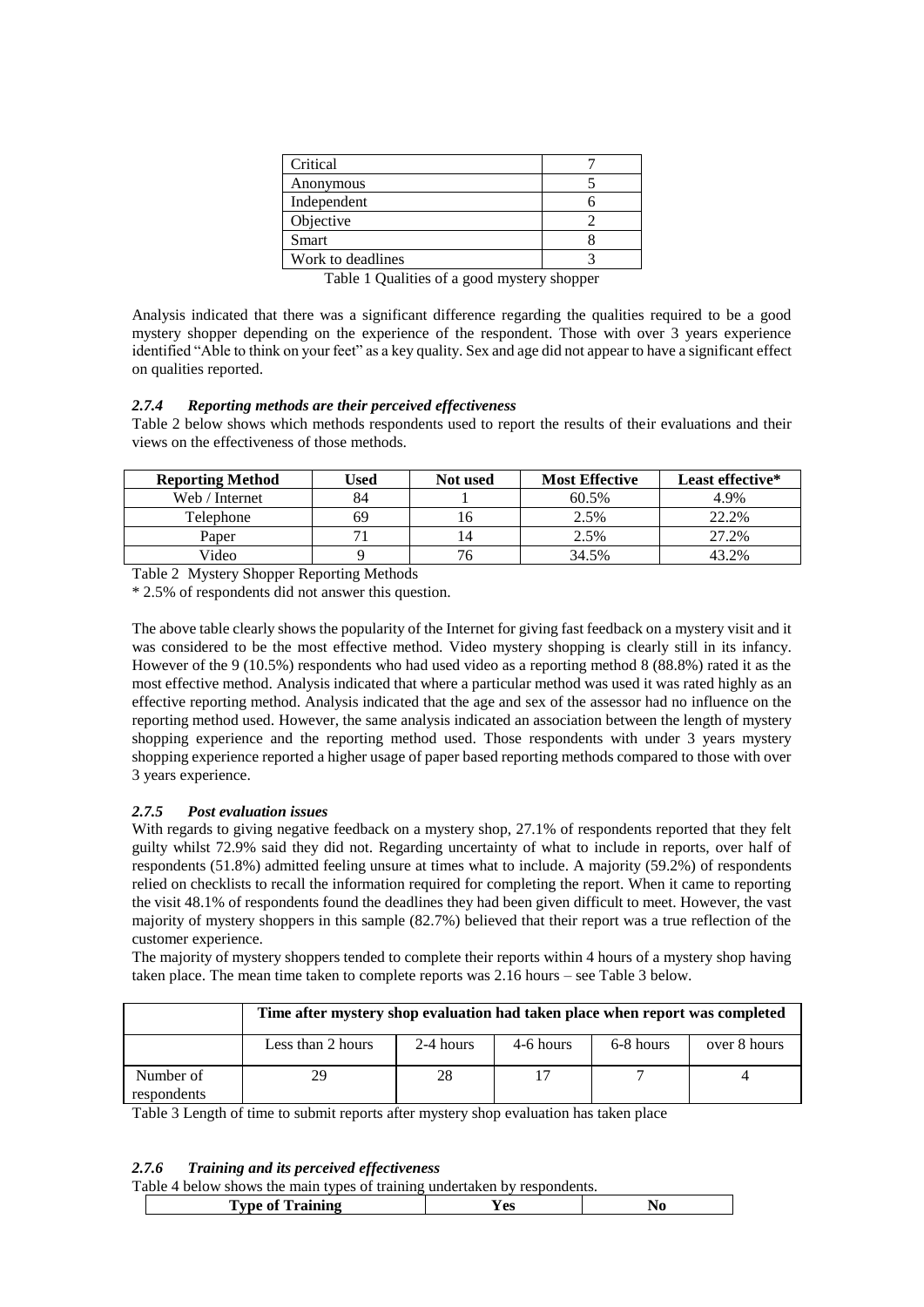| Accompanied by an experience assessor<br>on visits and observed | $6.2\%$ | 93.8% |
|-----------------------------------------------------------------|---------|-------|
| Online web-based training                                       | 88.9%   | 11.1% |
| Paper-based manuals/briefs                                      | 79%     | 21%   |
| In-house specialist training course                             | 18.5%   | 81.5% |
| Mock mystery shop with feedback                                 | 60.5%   | 39.5% |

Table 4. Main types of training methods

The most popular training method was web based which was an interactive training package and nearly 90% of mystery shoppers in the study had received this. The second most popular training method was paper-based manuals with nearly 80% of mystery shoppers having received this type of training. Nearly two thirds of respondents had received mock mystery shop training that involved following a brief and doing a trial shop and reporting the results to the client company. A very small number (2.5%) had received no training at all. The least used training method was that of being accompanied by an experienced assessor. Other *ad hoc* training methods included telephone conferencing or using audio-visual materials.

# *2.7.7 Receiving feedback*

Nearly 60 % of mystery shoppers received feedback from the employing mystery shopping agency on their completed evaluation reports. The type of feedback received varied. Nearly 47 % of respondents had been praised for the excellent quality of their report, 7.1 % had corrections made to their grammar, 4.7 % had recorded information in the wrong sections of the report, 22.4 % had had the accuracy of their report challenged by the client and 5.9 % had been criticised for non compliance with the brief. Other feedback reported included the grading of submitted reports. However from the sample surveyed no one reported receiving feedback on his or her report not being submitted on time.

# *2.7.8 Changes in staff behavior*

Nearly two-thirds of respondents (63.3%) reported changes in staff behaviour during their visit indicating that staff had been alerted to their mystery shop. Respondents noticed briefing notes/posters on staff notice boards, computers and shop windows announcing that a mystery shopper visit was due and for staff to be alert. Scores from previous visits were also prominently displayed and staff had been overheard discussing upcoming mystery shopping visits. When an enquiry was made the perception was that staff were waiting for the "trigger question". The subsequent following of the checklist would mean that the mystery shopper was easily distinguishable from a "normal" customer. Some staff became nervous and gave too much information. Others used gestures to try and warn colleagues that they were dealing with a potential mystery shopper

# **3.0 Discussion**

The results indicate that mystery shoppers are highly effective in measuring customer service elements as 89% of those surveyed reported not being challenged by staff whilst conducting an assessment. The age and sex of the assessor had no effect on this. However, subtle behaviours were detected in some workplaces that could have influenced staff behaviours when faced with a potential mystery shopper. This supports findings by other researchers (Marketing News, 1987) that in some cases employees are warned about forthcoming visits. This could have an adverse affect on the validity of the findings.

Leeds (1992) identified being able to 'think on feet' as a key quality of a mystery shopper whereas Van der Wiele *et al.* (2005) believed mystery shoppers should be anonymous, independent, critical and objective. This study ranks the contention of the former as more important.

The use of reporting methods influences how the information is recorded on the report that in turn influences how the report is scored by the mystery shopping company. The web based reporting forms proved to be highly popular and were rated as effective. However, there were several problems raised with their design including web based tick box forms where if multiple selections were made there was no space provided for comments and hence mystery shoppers were not able to describe a particular aspects of their experiences. This posed a problem where an unusual event occurred. Mystery shoppers felt this restriction on web-based forms hindered them in providing potentially valuable feedback to the client. Another problem was not having an 'other' option box if none of the responses available on the report form were applicable.

Despite these problems the benefits of web reporting methods were reported as numerous and included the ability to upload results quickly which allowed feedback to be given to the client and the mystery shopping company within 48 hours of the mystery shop having taken place. Suggestions for improvements to the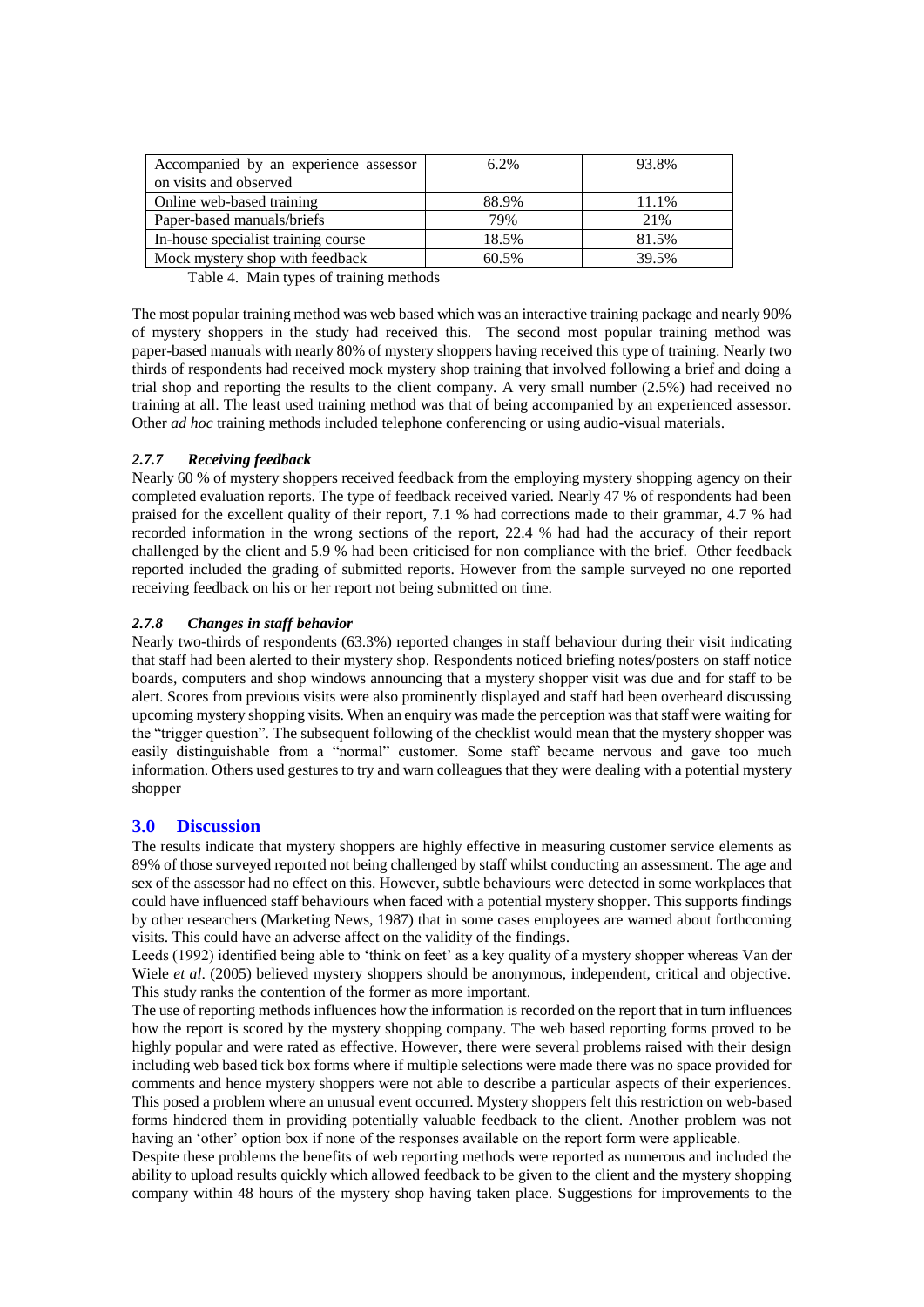web-based reporting process included having the ability to upload photographs of problem areas such as faulty toilets or poor displays in outlets.

The experience of video reporting methods was rated as very effective due to the covert nature of the equipment and the ability to capture non-verbal behaviour, body language and style of communication used in comparison to other methods. The use of video placed less demand on an assessor's memory to retain and recall information over long time periods.

The difference in attitudes on effectiveness of mystery shopping was found to be highly significant in this study. 'Guilty feelings' were identified as an important attribute when giving negative feedback. This links with how assessors may be subject to subtle social pressures and may wish to give favourable reports of customer service because of empathy with people working in those establishments and hence would find it difficult to maintain objectivity. Women relied heavily on using checklists to recall information and men were unsure at times what to include in the report. These findings partially support the contention of Morrison *et al.* (1997) in that women provide more accurate feedback due to their use of memory testing techniques. Men, in comparison, appear uncertain of exactly what to include in reports and so are at greater risk of the report being challenged by the mystery-shopping client if it was deemed not to be a fair reflection of customer experiences (as perceived by the employee if omissions and errors were identified).

The most popular training received was web based due to accessibility and convenience. The web-based assessments had to be completed successfully before the mystery shopper was allowed to conducted "real" evaluations. There were variations in the type of training received, some respondents receiving none or were simply given a manual to read. Others felt that the 'ability to think and act quickly' was more important than training. The recommendations for improving training included clearer briefing notes, realistic in-depth scenarios and being able to examine samples of correctly completed evaluation reports. Other recommendations included having to work for a trial period where all assessments were monitored and checked for report quality. From the sample surveyed those who had accompanied an experienced assessor as part of their training rated this method as highly effective as it gave a more accurate assessment of a candidate's suitability. Respondents identified preparing for visits, completion of reports and common errors as important elements of their training and these factors should be incorporated into all training programmes.

# **4.0 Conclusions**

This paper has identified both good and bad practices in the recruitment, training and use of mystery shoppers. Clearly bad practice needs to be eliminated. Responsibility for this is with the mystery shopper employment agencies. The findings indicated that there are varying approaches to the visits and the method of reporting back. There appears to be no feelings of guilt or deception, although some discomfort can be felt when reporting on negative behaviours. The type of training offered also varied. Agencies need to follow some straightforward guidelines regarding recruitment and use of mystery shoppers, including:

- Recruit the right people and match people profile with the client brief;
- Train recruits in all areas of the job including different monitoring techniques memory and observational skills, interviewing skills, avoiding detection, understanding assignments briefs, the use of checklists and completing and submitting reports;
- Give all mystery shoppers periodic performance appraisals;
- Ensure that client assignment briefs are robust and will not lead to the easy identification of the mystery customer. Be prepared to refuse to take on a client if the briefs are of poor quality.

Overall, the findings from this study concur with the literature that the use of mystery customers, as a covert method of measuring performance, appears useful and effective. However, there are many companies, particularly via the Internet, offering mystery shopping services and they are not as selective when it comes to recruitment and offer no training to new recruits, despite Leeds (1992) suggestions that training should be intenive. Client briefs are delivered via e-mail and reports are submitted online. This research suggests that the validity and reliability of data so gathered may be questionable.

Appreciation is given to S.Afzal for the collection and analysis of the primary data.

# **References**

Berry, L.L., Parasuraman, A. And Zeithaml, V. (1988) The Service-Quality Puzzle, *Business Horizons*, September/October: 35-43.